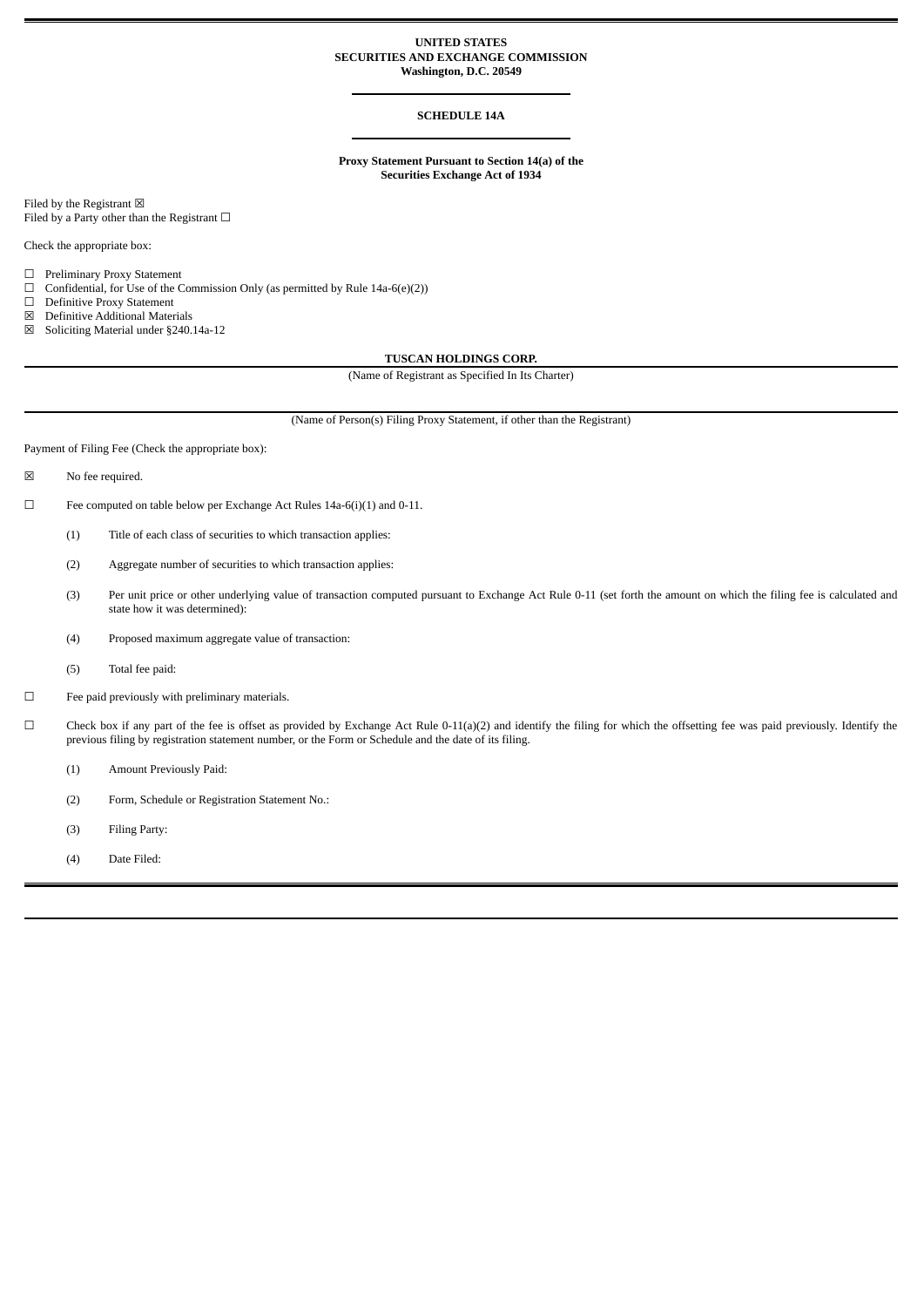

Microvast, Inc.

**Presentation** 

April 19, 2021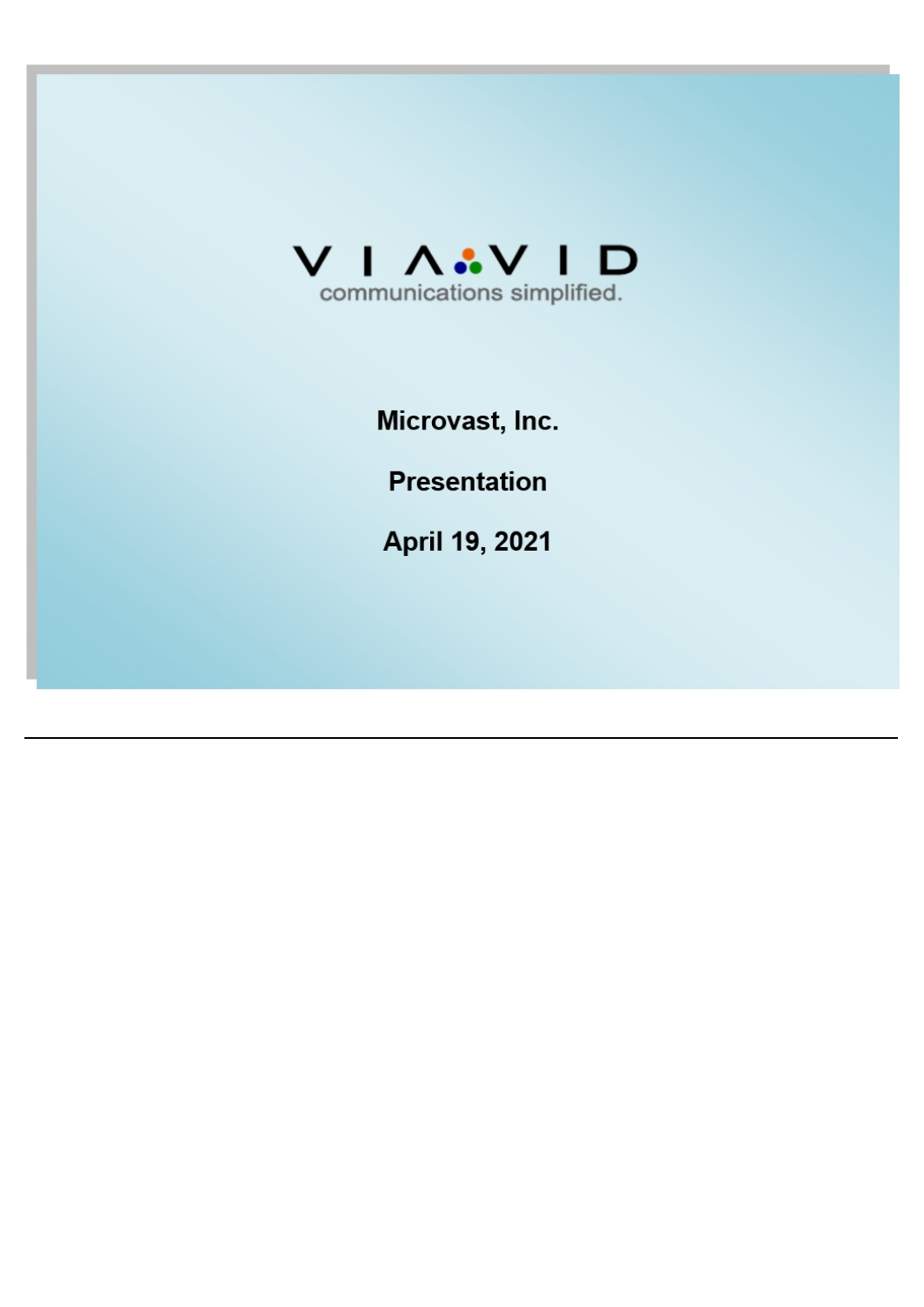### **CORPORATE PARTICIPANTS**

**Stephen Vogel,** *Chairman and Chief Executive Officer, Tuscan Holdings Corp.*

**Shane Smith,** *Chief Operating Officer, Microvast, Inc.*

**Dr. Wenjuan Mattis,** *Chief Technology Officer, Microvast, Inc.*

**Sascha Kelterborn,** *Chief Revenue Officer, Microvast, Inc.*

**Ashish Gupta,** *Investor Relations, ICR*

# **WEBCAST PARTICIPANTS**

**Michael Shlisky**

**Jon Lopez**

**Sean Milligan**

**Dan Levy**

**David Bell**

# **PRESENTATION**

### **Stephen Vogel**

Thank you for joining us today for the Microvast investor update. My name is Stephen Vogel, CEO and Chairman of Tuscan Holdings Corp. Before getting started, I want to urge shareholders as of March  $17^{\text{th}}$  to vote FOR the extension amendment.

Second, I want to dispel some misconceptions out there. We have received investor inquiries about whether Tuscan Holdings Corp. management or officers can purchase shares and be eligible to vote on the extension, acting as a possible extension vote safety net. This is simply not true. We are unable to do so and urge shareholders to vote in FOR the extension amendment.

Turning to the transaction, for background, I sponsored my first SPAC back in 2017 and I've sponsored or led several additional SPACs since then.

Tuscan originally came to market with a mandate outside of technology, but through various relationships and collaborations we were able to source merger candidates with extraordinary technology and large addressable markets. In every case we focused on great executive leadership and companies with distinct advantages over its peers.

ViaVid has made considerable efforts to provide an accurate transcription. There may be material errors, omissions, or inaccuracies in the reporting of the substance of the conference call. This transcript is being made available for information purposes only. 1-888-562-0262 1-604-929-1352 www.viavid.com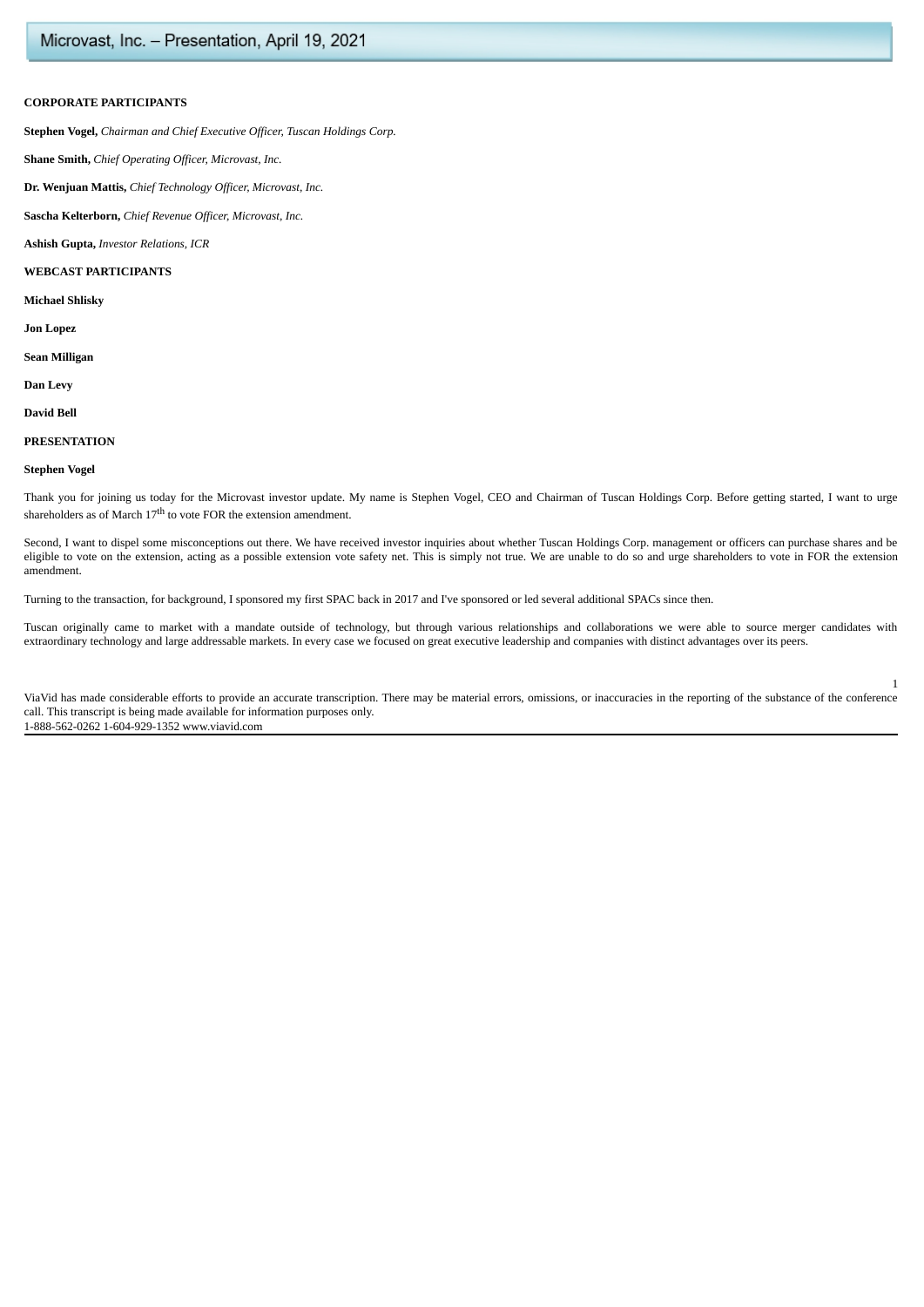We were fortunate to find those attributes and more in Microvast. As we conducted our diligence on Microvast, we were particularly encouraged by their impressive performance and safety. And unlike many of the high profile IPOs in the modern mobility and EV space, Microvast has a long history of operations and has generated meaningful revenues over the past 10 years. As the company transitions to a focus on western markets, we believe their opportunity in commercial vehicles is limitless, as evidenced by their landmark commercial cooperation agreement with FPT Industrial, the global powertrain brand of CNHI.

Most importantly, the company has nearly 30,000 battery systems on the road today with no significant safety incidents. It is the company's comprehensive technology portfolio and total vertical integration that differentiates Microvast from its peers.

Number one, they produce everything from cells to packs. Number two, Microvast's gradient cathode provides for greater energy density which is quite meaningful and an impressive advancement in battery chemistry.

Number three, and in my view the company's greatest technology asset, is its proprietary aramid separator that provides for exceptional thermal stability, safety and greatly improved charging time.

Microvast and Tuscan launched our PIPE with Morgan Stanley in January and it became immediately apparent that investors realized the value of the company's technology portfolio and its commercial successes. We originally intended to raise \$225 million but due to the overwhelming response we successfully raised \$500 million. With over \$750 million of fresh capital from dedicated investors including BlackRock, Koch Industries and strategic partners including Oshkosh, we believe Microvast has a very promising and lucrative road ahead.

With that, I'd like to introduce you to Microvast's COO and Head of Americas, Shane Smith.

### **Shane Smith**

Thank you, Stephen.

I'd like to introduce the Microvast Executive Management. My name is Shane Smith and I'm the Chief Operating Officer. Dr. Wenjuan Mattis, the Chief Technology Officer, and Sascha Kelterborn, the Chief Revenue Officer are on the call and will be presenting today.

Filling out our team, Leon Zheng is the Chief Financial Officer, and the Founder and Chief Executive Officer is Mr. Wu Yang, who I would like to take minute to introduce.

Mr. Wu is a very gifted entrepreneur with Microvast being his eighth successful business, all which have been unrelated. In 2006, Mr. Wu started Microvast in Houston, Texas. By assembling a team of scientists that did not have a traditional battery background to encouraged innovation, he keenly believed that the performance of the lithium-ion battery was competing against the internal combustion engine rather than using traditional consumer battery technology as a starting point like so many other companies chose to do at the time.

The three underlying battery features Mr. Wu envisioned 14 years ago were fast charging to ensure mobile, long-life to minimize the total cost of ownership, and design for safety from the start, giving the insatiable demand for higher energy density. These features are foundational to the innovative technologies and products that we are shipping to our customers today.

ViaVid has made considerable efforts to provide an accurate transcription. There may be material errors, omissions, or inaccuracies in the reporting of the substance of the conference call. This transcript is being made available for information purposes only. 1-888-562-0262 1-604-929-1352 www.viavid.com

 $\overline{2}$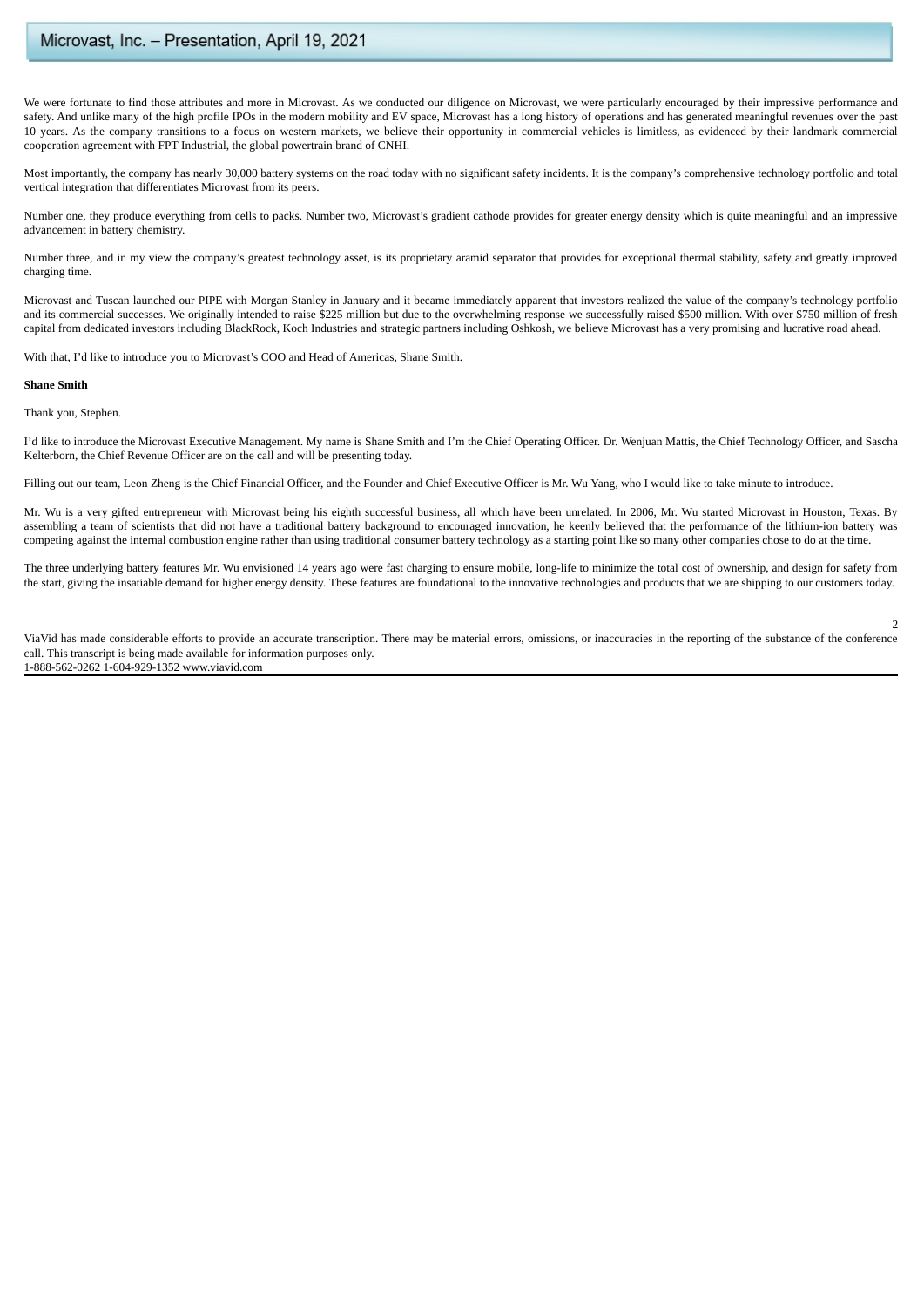Today our batteries are integrated in more than 28,000 vehicles running in 160 cities in 19 countries, and have traveled over 3.8 billion miles.

Microvast is a fully vertically integrated battery company, meaning that we design, develop and manufacture a complete battery system starting with the battery materials: cells, modules, packs and the battery management system. Why is this important? It enables the leading battery cell performance that we offer today. It shortens the development lifecycle, and offers more flexibility when customizing a battery solution leveraging our breadth of capabilities. Finally, a vertically integrated supply chain eliminates static (phon) margins.

Microvast's experience in business started by concentrating on China, the largest and fastest growing electrification market at the time. Where the battle for business was one dimensional, the lowest price won. Over the last 18 months, Microvast has shifted its focus to the European Union and United States where the battery performance of our products are highly valued, resulting in numerous customer wins.

Our products and technology have been validated by some of the largest OEMs in the world, resulting in landmark contracts that potentially exceed \$1.5 billion. Microvast is highly differentiated in four key areas. First, we have a strong product portfolio with an existing customer base where we have won more business than we have capacity for. Having recently raised over \$800 million, we have already initiated our capacity expansion plans to support our rapidly growing customer demand.

Secondly, our battery solutions that have been on the road for over 10 years allows us to move the discussion with our customers from a theoretical estimate to field validation. Very few battery companies can offer this level of proven data.

The next area of differentiation is our battery components. We manufacture a high-temperature aramid separator, primarily used to keep the anode and cathode from coming in contact with each other. This product is essential in maintaining the margin of safety as the industry pushes for higher energy density.

Finally, Microvast is the only company who can produce a full concentration gradient cathode material in high volume production. This technology once again improves the battery's margin to safety, enables higher energy density and lowers cobalt content, resulting in lower cost.

I'd like to give you a snapshot of our geographical footprint today. We are headquartered in Houston, Texas. We have a manufacturing facility in Huzhou, China made up of 1.7 million square feet of buildings where we manufacture cells, modules, packs and the four key components of making a battery cell, the anode, the cathode, the electrolyte and the separator. We hare 170,000 square feet of building space right outside of Berlin, Germany where we manufacture module and pack. And finally, we're converting an existing building northwest of Nashville in Clarksville, Tennessee that has 577,000 square feet of building space where we manufacture cell, module and pack.

Microvast is engaged in four major markets. I'd first like to introduce commercial vehicles. Commercial vehicles is defined as light, medium, heavy duty trucks, buses, trains, AGVs, mining trucks and specialty vehicles. In this segment we find that commercial vehicles are often fairly expensive assets. They traditionally operate in predefined areas and are often required to operate 24/7 to maximize the return on investment. Microvast's manufacturing of these types of high performing batteries meet these types of challenging applications where we have to balance energy density with long cycle life. These are the number of charges and discharges that a battery will experience in its lifetime where we're targeting 10-plus years of operation, sometimes 15 so it can match the life of the asset, and then we want to make sure that—our customers want to make sure these assets stay on the road, like I said earlier, 24/7, so charge time has to be very rapid, somewhere between 10 and 30 minutes.

3

ViaVid has made considerable efforts to provide an accurate transcription. There may be material errors, omissions, or inaccuracies in the reporting of the substance of the conference call. This transcript is being made available for information purposes only. 1-888-562-0262 1-604-929-1352 www.viavid.com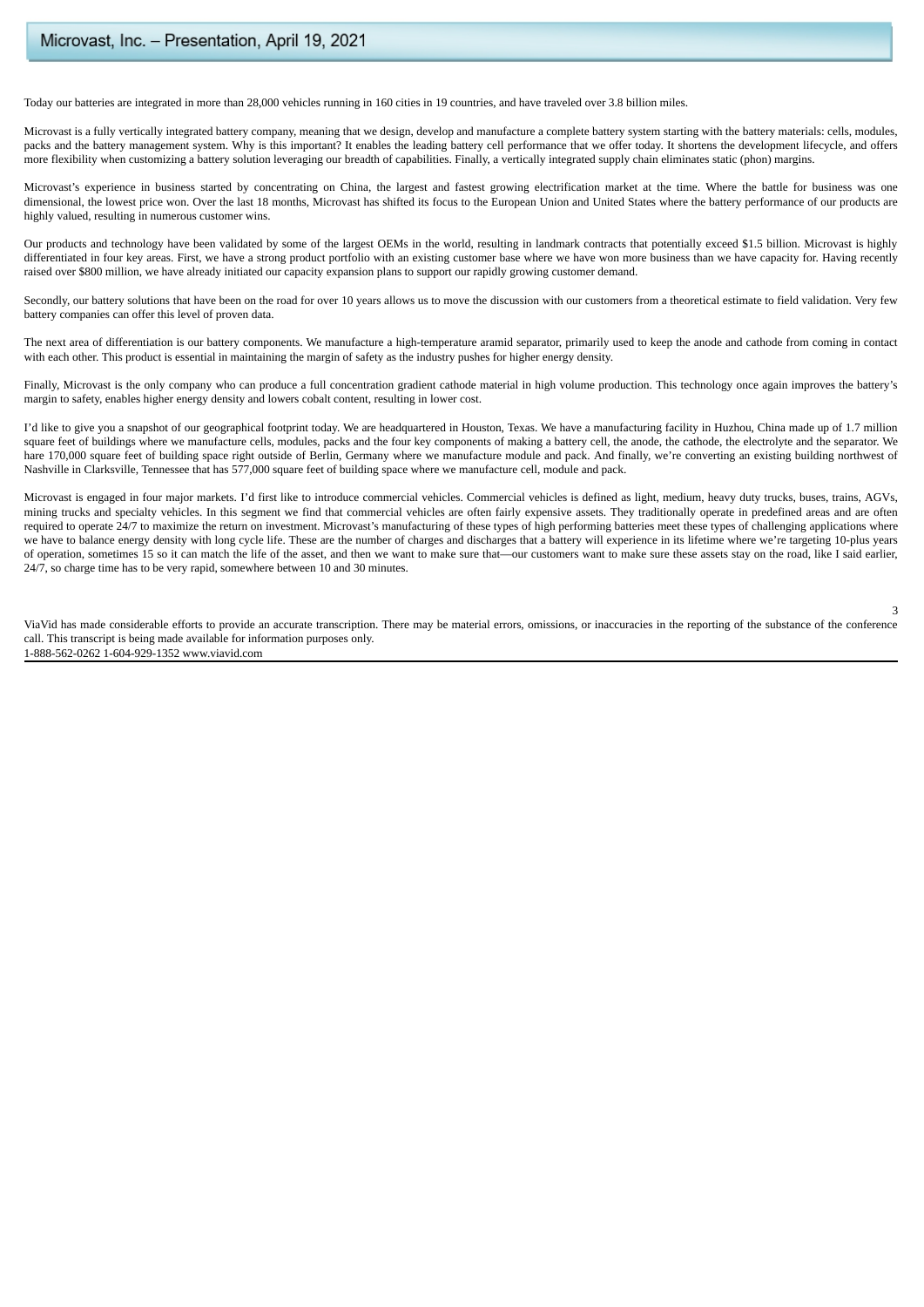Our customers have found that the traditional commoditized battery that's found in passenger vehicles are not conducive for commercial vehicles. We take the same product portfolio that we already have in production today and we've already launched our strategy of engaging high performance energy storage solutions where grid management or high frequency regulation is required, the product line that we have meet these types of applications very well, and so far that is moving very well with our customers as we promote those products.

Knowing passenger OEMs have plans to make their own batteries, we are engaged in providing our battery components such as the aramid separator and gradient cathode for passenger vehicles. We're doing relatively the same strategy of promoting our battery components for the consumer electronic market where those devices, the demand to make those devices last longer but do it safely are key aspects that we can deliver with our battery components.

How big are these markets? Plenty of sandbox. Almost \$30 billion TAM in a market that is only 1.5% in vehicles that make up 30% to 40% of the value of the vehicle that resides in the battery. You can see right here in this graph, these are the number of commercial vehicles per year according to Bloomberg New Energy Finance and you can see this right here, this green area representing electrification of those vehicles is a very steep curve and this is the opportunity that we see ahead of us. The other three markets that I addressed are equally large: passenger vehicle market, energy storage and consumer electronics.

I'll now turn it over to our Chief Technology Officer, Dr. Mattis.

#### **Dr. Wenjuan Mattis**

Thank you, Shane.

Good morning everyone. Very nice to meet you today. My name is Wenjuan Mattis. I have been working on the development of the Li-ion battery technology for over 16 years. I hold 22 papers and 81 patents. In Microvast I'm responsible for the development of the battery materials - cell, module and the pack, including the BMS and the central control systems - from R&D to pre-mass production.

As Stephen and as Shane has mentioned, Microvast has been dedicated in developing battery technology for electric vehicles for 15 years. We follow the market and have been powering the x-EVs worldwide for 10 years. We've established R&D, production and the business.

On this slide we're delighted to demonstrate the comparison of the Microvast products with our peers, the largest ones in the world. As earlier noted, Microvast is uniquely positioned in focusing on the commercial vehicle space while most of the major peers are passenger vehicle focused. Why do we focus on commercial vehicles? Because of its earlier EV adoption, the broader range of use cases, the more stringent performance requirements and the resilience due to use under the harsher conditions. Such as the passenger vehicles operate a couple of hours per day while the commercial vehicles need to operate eight to 24 hours per day. Therefore, the CV batteries need to double to quadruple the passenger vehicle battery cycle life and to offer faster charging and higher power capabilities. The total cost of ownership is calculated over longer lives and its heightened customer that focus on the requirements that focus on the performance, so the technology for commercial vehicles is more difficult but more profitable. And by the way, the CV market is massive, so the commercial vehicle is our prioritized choice with our current capacity. But as a matter of fact, we are also supplying for passenger vehicles, which we will talk about more on Page 15.

ViaVid has made considerable efforts to provide an accurate transcription. There may be material errors, omissions, or inaccuracies in the reporting of the substance of the conference call. This transcript is being made available for information purposes only. 1-888-562-0262 1-604-929-1352 www.viavid.com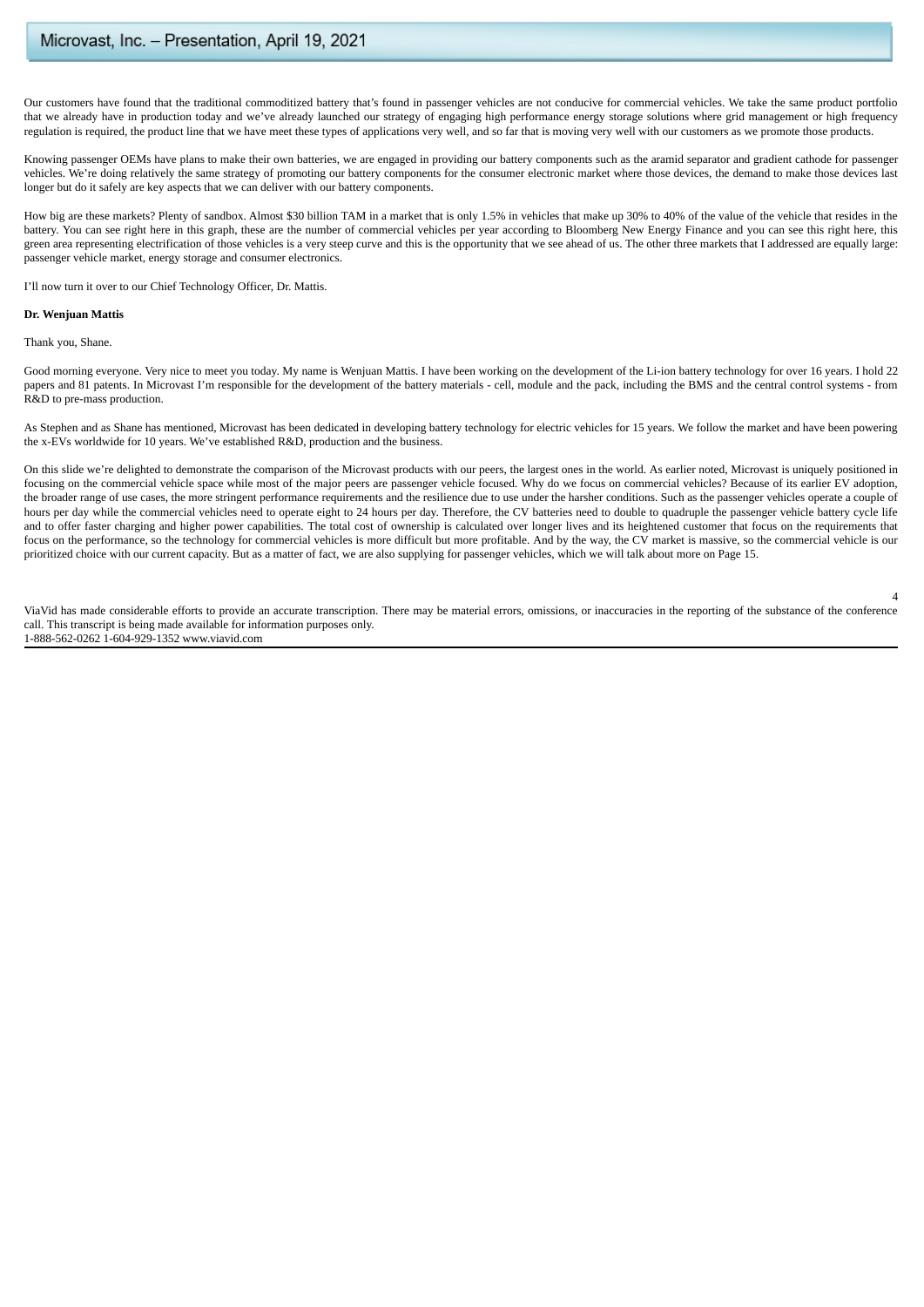When we apply our high performance battery created for commercial vehicles onto the passenger vehicles, we will create amazing performance that we will review later.

I would also like to point out that many of our peers offer single chemistry while Microvast offer all major chemistries on the market, LTO, NMC, LFP.

The products in the first three rows have been in production as early as 10 years ago and each of them outperforms their peers. Those are third-party tested and market validated, both through the customer wins and the extensive real world deployment experience as shown on Page 10.

Beyond the historic wins, we have a robust pipeline of the identified opportunities that Sascha will bring insights to you in the commercial section.

The last row on this page is the next generation battery product to come which has been validated by Argon National Lab. This product offer 30% higher energy density comparing with the current PB technology and still yet offers fast charging and long cycle life capabilities, as all the other products made by Microvast. This technology has won Microvast the R&D 100 Award in 2019. This is like the Oscar award in all the technological awards. People do dress up to attend the awards ceremony and we were the only winner in the lithium battery field.

There are more products in the pipeline such as solid state battery, lithium metal battery to reach higher than 1000 watt hour per liter energy density and 80 degrees Celsius high temperature cell which is highly appreciated by a high end passenger vehicle company for their sports car application.

On the next page, I would like to put things in perspective. What type of BEV performance can Microvast create with our in production line product? On the right, listed the general specs of the high end BEV, and if we replace the battery with Microvast's high energy product that has been in production since 2019, the NMC-2 product, this whole car can be fully charged within 30 minutes and with one full charge our battery can offer 20% more mileage and roughly three times of the cycle life. Putting all those parameters together, that leads to about 1 million miles of lifetime throughput and this is three to four times of a regular EV. But of course, we don't need 1 million miles from a passenger vehicle, not yet, but that's exactly our point.

Our batteries are made for the more demanding applications and the passenger vehicle commodity batteries cannot meet the lifetime requirements of a commercial vehicle. When multiple replacements are required, that would greatly damage the total cost of ownership.

We won a \$1 billion labor business from one of our European customers and this is one of Sascha's significant wins that he will share with you more in his session. I'd like to just talk about how we won technically.

Considering the size of this project, we were competing with all major players in the world and amongst all of them Microvast offered the highest energy density and we were the only one can meet the fast charging and the long cycle life requirements from the customer. Our design to fit better enabled by the vertical integration fit the customer's space claim perfectly.

The same product is also being evaluated by a member of the German passenger vehicle makers and the U.S. OEMs.

On the next page, I'd like to summarize how Microvast is differentiating from our peers. Microvast have developed the product for the CV application, as we discussed, which exceeds the performance of a PB commodity batteries and demonstrated our superior product in the real world deployment experience.

ViaVid has made considerable efforts to provide an accurate transcription. There may be material errors, omissions, or inaccuracies in the reporting of the substance of the conference call. This transcript is being made available for information purposes only. 1-888-562-0262 1-604-929-1352 www.viavid.com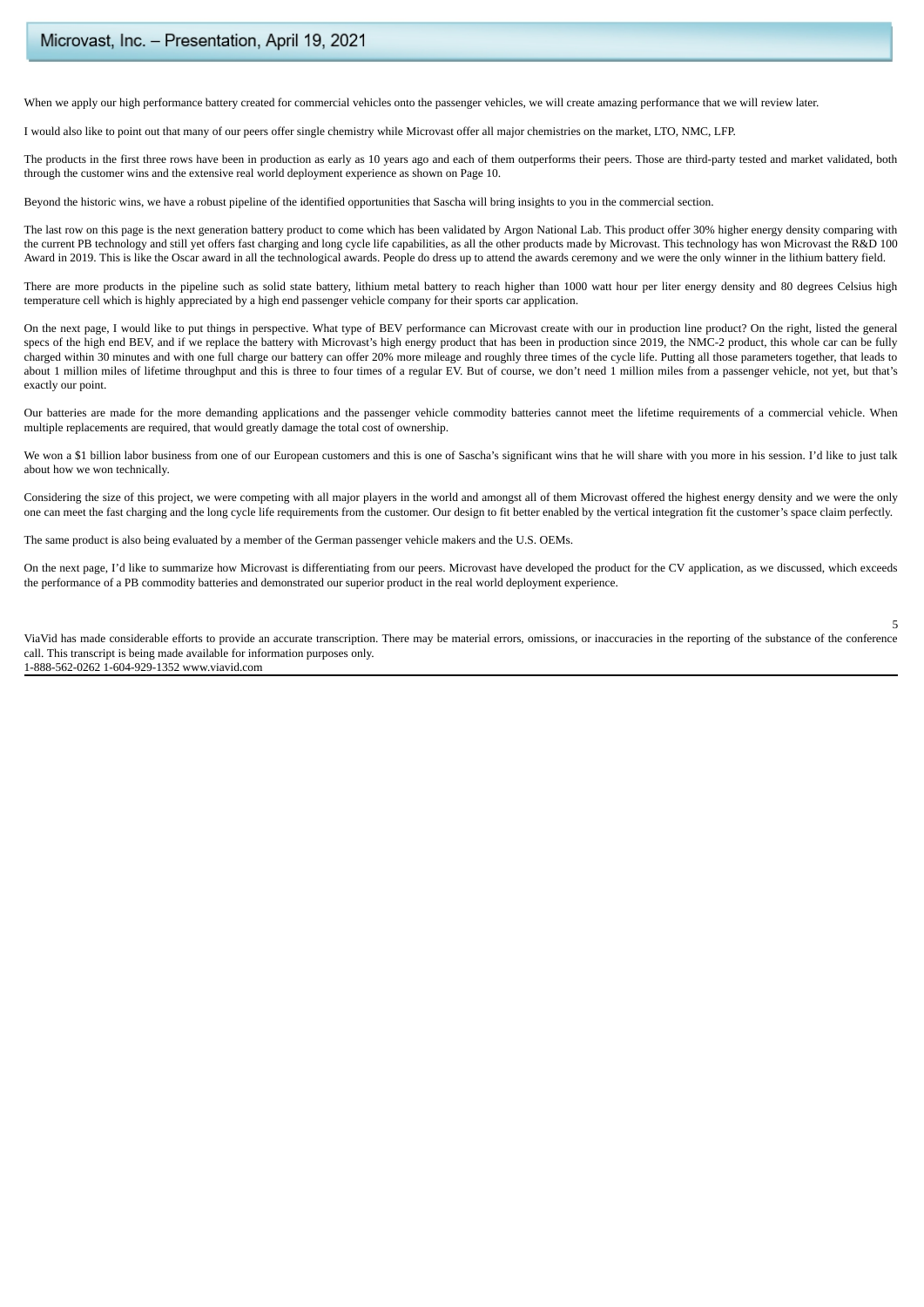I summarize our technological successes into these three columns. Microvast has the broadest chemistry and the capabilities of manipulating all the way into the material level, and we have a whole spectra of cell products which has been verified and benchmarked that are highly differentiating. From the end user to chemistry, we have a complete approach, full customization and that leads to the faster development cycle product to the markets, higher efficiency, cheaper developmental cost and better quality guarantees. Let's discuss each of these columns in detail.

First of all, the heart of the BEV is the battery pack. All the energy in the pack comes from the cell and the performance of the cell fundamentally depends on the battery materials. To build the best, the highest performance battery, that's what driven Microvast into this vertical integration, just like Apple building the microprocessors. Microvast has over one decade of designing and manufacturing expertise in battery components, from the cathode material, anode material, to separator to electrolyte. We have gained an intimate knowledge of how those components interact with each other under specific conditions, and we have been mass producing those materials as well, such as the electrolytes we have internally, our 3,000 tons per year production line has been running for 10 years, and the cathode material, a 600-pound per year line for the full concentration cathode material, and 2,700 tons of anode production line for LT and 5 million square meters annual production for the 100% polyaramid separator. That differentiates us from the most of other battery makers who source their components from vendors.

Also, it's important to note that the cell makers do not have the right to produce the materials they did not invent or have the license for. While Microvast has invented and manufactured all four key battery materials to ensure the unique performance in the cells, and further, into module and the pack. With that, we can also ensure the leading time of our technology because the material patents are the strongest patents that are legally protected for decades.

Our success is founded on our deep technology portfolio which is fully owned and protected by over 550 patents and the thousands of know-hows within the company.

Amongst all the battery materials Microvast makes, two products stand out that no one else has in the world. One is the 100% polyaramid separator, and the other is the full concentration grid in the cathode material. I will talk about them one by one.

The current separators in the market are most made of polyethylene or polypropylene, the same material as plastic bags and plastic bottles. Microvast manufactures the one-of-a-kind high-temperature 100% polyaramid separator. That is based on the same material as bulletproof vests, which have outstanding thermal, mechanical, chemical and electrochemical stabilities. Polyaramid itself is intrinsically nonflammable. It does not melt. It does not dissolve in any solvent. It's extremely difficult to handle, but we have made it into 10 micrometer thick, several meters wide and thousands of meters long industrial separator product. Just to give an idea of what 10 micrometer thick is, the diameter of our hair is about 70 micrometer.

With this separator, we increased the stability of the separator from 150 degrees C to 300 degrees Celsius. That is nearly 600 Fahrenheit. Why is 300 degrees important? Because of the function of the separator is to separate the cathode and anode, and the separator needs to outlast the cathode material. Cathode material starts to decompose at 230 degrees C, while polyethylene and polypropene separator would greatly shrink at 138 and 168 degrees C, respectively. Even with the ceramic coating, they will significantly shrink below 200 degrees C, so that's not enough. That shrinkage can lead to a massive internal shortage which can lead to thermal runaway and even explosion of the battery.

ViaVid has made considerable efforts to provide an accurate transcription. There may be material errors, omissions, or inaccuracies in the reporting of the substance of the conference call. This transcript is being made available for information purposes only. 1-888-562-0262 1-604-929-1352 www.viavid.com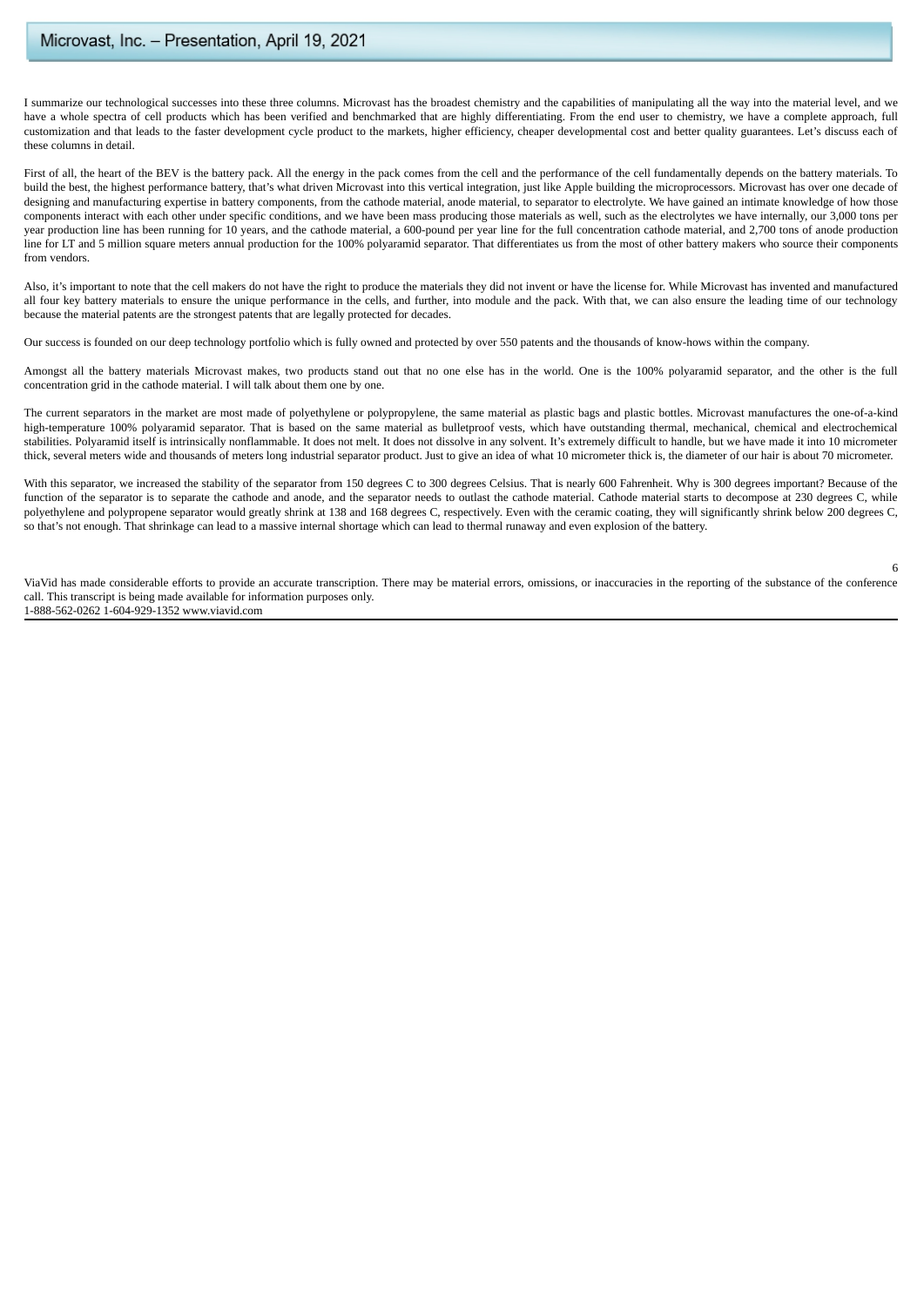Comparably, polyaramid separator holds its integrity at 300 degree C. That's beyond the thermal stability of the cathode material. This revolutionary invention offers a significant safety improvement even at a smaller thickness, which offers more energy boost to a battery.

One safety feature of the solid state battery is the unshrinking separator and we are there. So with this technology we won a U.S. CAR Award. U.S. CAR is the organization comprised of GM, Ford and Chrysler. We won a \$1 million award to benchmark our polyaramid separator which has been publicly announced by U.S. CAR. One of the technical leaders stated that our aramid commercial separator is the greatest breakthrough in battery separator technology in the past 20 years.

Another unique product of Microvast is the full concentration gradient cathode material. This material offers—the cathode material offers all the energy in a lithium battery and also takes more than 50% of the cost of a cell. Microvast is the only one in the world who can produce FCG cathode material in the industrial scale. As showing in this illustration, the FCG material differentiates from all the homogenous cathode materials in the market. FCG technology allows us to be specific about the distribution of the transaction metal elements across this particle, so that we can maximize the energy content in the particle with high safety and lowest cobalt content to minimize the risk and also to minimize the cost.

The FCG material we produce can offer 20% higher capacity than what's available in the market and yet stays 10% lower in cost. This has been validated by Argon National Lab and we won a low-cost, fast-charging U.S. CAR project with this technology which is also publicly announced.

Our strategy is to supply these materials to passenger car makers and the consumer electronics. The business strategy is clearly profit orientated to ensure faster ROI.

Into the second column, we have a whole spectra of the cell products which have been verified and benchmarked that are highly differentiating. This allows Microvast to access the applications of our industry and this broadness makes us less vulnerable to the commercial success of any single technology. We talk about LTO and NMC in the previous page. We are supplying LFP to SAIC (Shanghai Motor), the largest OEM in China. In this project we competed with CTL, the largest cell maker in the world. We won by performance and by price. This win also demonstrates our production line has a high quality control up to the stringent automobile standards.

The third column, vertical integration. To build the best and highest performance, that's what's driven us into this vertical integration, which also comes first, significant competitive advantages to shorten the product development cycle, to win the race on the tech evolution by eliminating the need to iterate with the vendors. It minimizes the cost and ensures the quality control from the materials in the product from R&D to mass production, and it customizes the solution to the clients' needs, shortens the entering market time, and also creates a higher bar for the competitors to reach due to the material development takes decades.

It also gives us the flexibility to seamlessly with any customer. We can offer it to the whole power solution level, at the pack level, module level, cell level and in the future into the components level.

I'd like to wrap up this page by quoting one of our customers, a large integrator. They say, "Since Microvast can provide a fully integrated battery system based on the industry-leading components and chemistries, some of their competitors do not offer the ideal chemistry. They other competitors cannot deliver the performance today, leading Microvast with a preferred battery solution and a two-year market lead for a new and growing application."

ViaVid has made considerable efforts to provide an accurate transcription. There may be material errors, omissions, or inaccuracies in the reporting of the substance of the conference call. This transcript is being made available for information purposes only. 1-888-562-0262 1-604-929-1352 www.viavid.com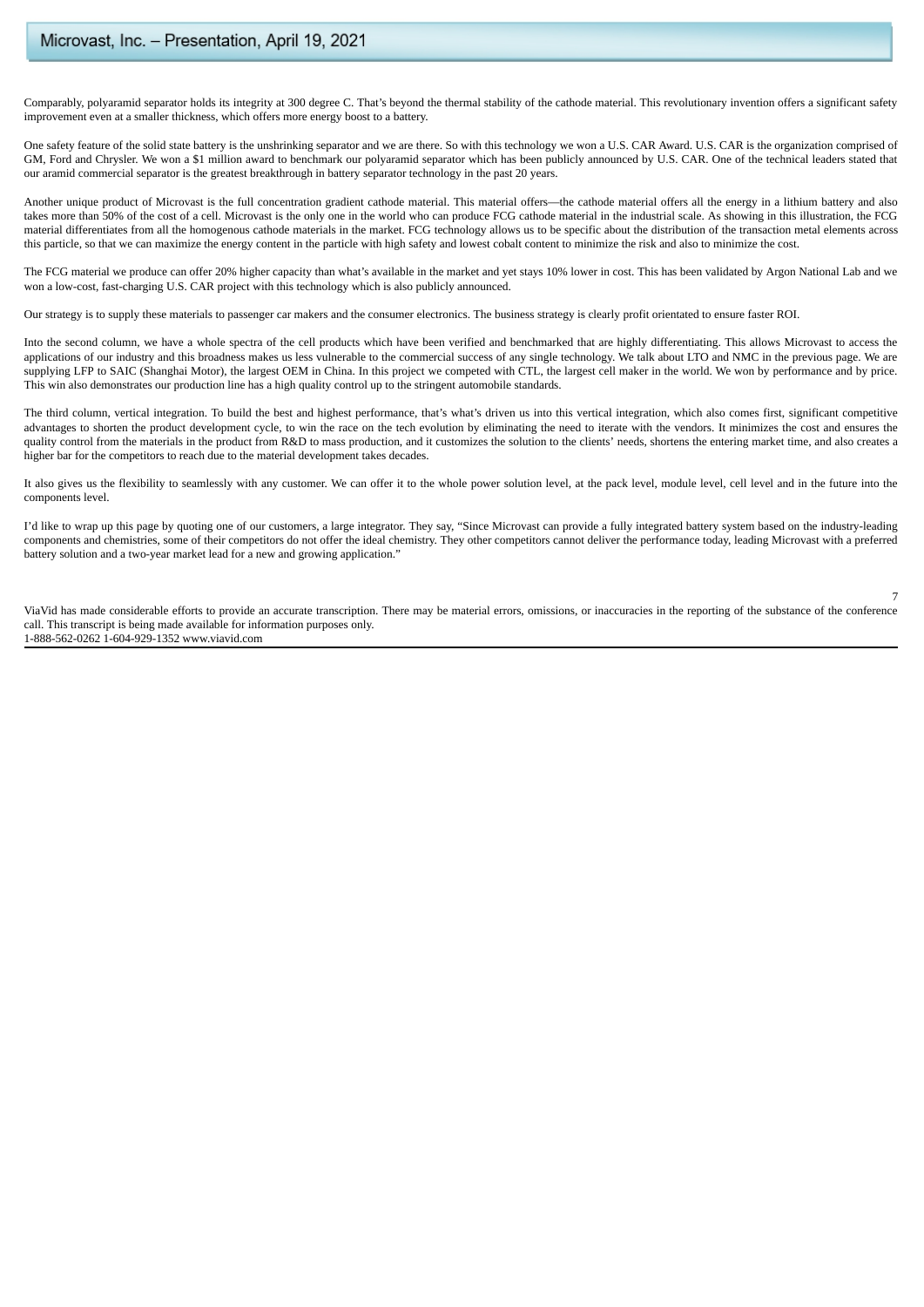On the next page I want to give you a glance at Microvast's mass production line. From the four key battery materials on the left to standardize the cell module and the pack, there are videos that are available online for you to review more of our company's facilities and the business showcase.

On the top right corner, lists two examples of our power system solutions that Microvast offered for the delivery trucks and commercial buses. We have invested in significant manufacturing capacity to support the existing contracts and the future growth.

With that, I would like to pass on to Sascha for him to tell you more about our commercial successes.

#### **Sascha Kelterborn**

Thanks, Wenjuan. Good morning, everybody. My name is Sascha Kelterborn and I am the Chief Revenue Officer.

Vertical integration as well as a variety of chemistries from hybrid over full electric to fuel cell battery applications and later to solid state and other future technologies are the basis of our commercial success, as my colleagues already mentioned, but I need to underline this once more.

Total cost of ownership calculations now in our field commercial vehicle solutions are very important and with our battery technology, high safety, high energy density, as well as long cycle life, the TCO is easier to achieve than with classical mass market stand-up chemistries.

Our chemistries are the perfect fit for commercial vehicle applications and for today overengineered for classical market passenger car needs, and this I really say as a German. This is top-notch technology which fits incredibly good to commercial vehicles.

But let me jump to what a few customers of ours and show you the proof-of-concept and start with FPT.

We signed an industrial and commercial cooperation agreement with FPT, the global powertrain brand of CNHI Industrial Group. We developed a full battery solution for FPT for commercial vehicle applications. We enabled FPT to design and assemble battery packs in-house at their facility in Turin, Italy. We supply FPT with battery models which we manufactured in our new facility near Berlin, Germany, and sent to FPT in Turin where they will be integrated into the locally produced battery packs. These solutions will be offered and integrated in CNHI Industrial vehicles as well as to what third party customers.

The second customer I would like to mention is ZF, the second biggest Tier 1 supplier in the world. The Peterbilt truck in the photo on the left side is a joint project between ZF and Microvast. This truck you will see at the end of my speech in a small video and it's marked with a battery logo of Microvast. In this partnership, ZF is delivering the electric motor and the electric powertrain, and we are delivering the battery solution for this commercial vehicle, this new electric platform solution.

Dana, the same concept we do with Dana. Microvast is a strategic supplier of Dana. Dana is delivering the powertrain and we are delivering the battery for electric platform solutions.

Oshkosh agreed to make \$25 million strategic investment in the PIPE. We signed a joint development agreement highlighting future battery collaborations and integrations. This longterm partnership will support Oshkosh's technology strategy which is focused on electrification and the development of advanced products. All these customers are focused on an electric platform concept and this with the help of Microvast batteries.

ViaVid has made considerable efforts to provide an accurate transcription. There may be material errors, omissions, or inaccuracies in the reporting of the substance of the conference call. This transcript is being made available for information purposes only. 1-888-562-0262 1-604-929-1352 www.viavid.com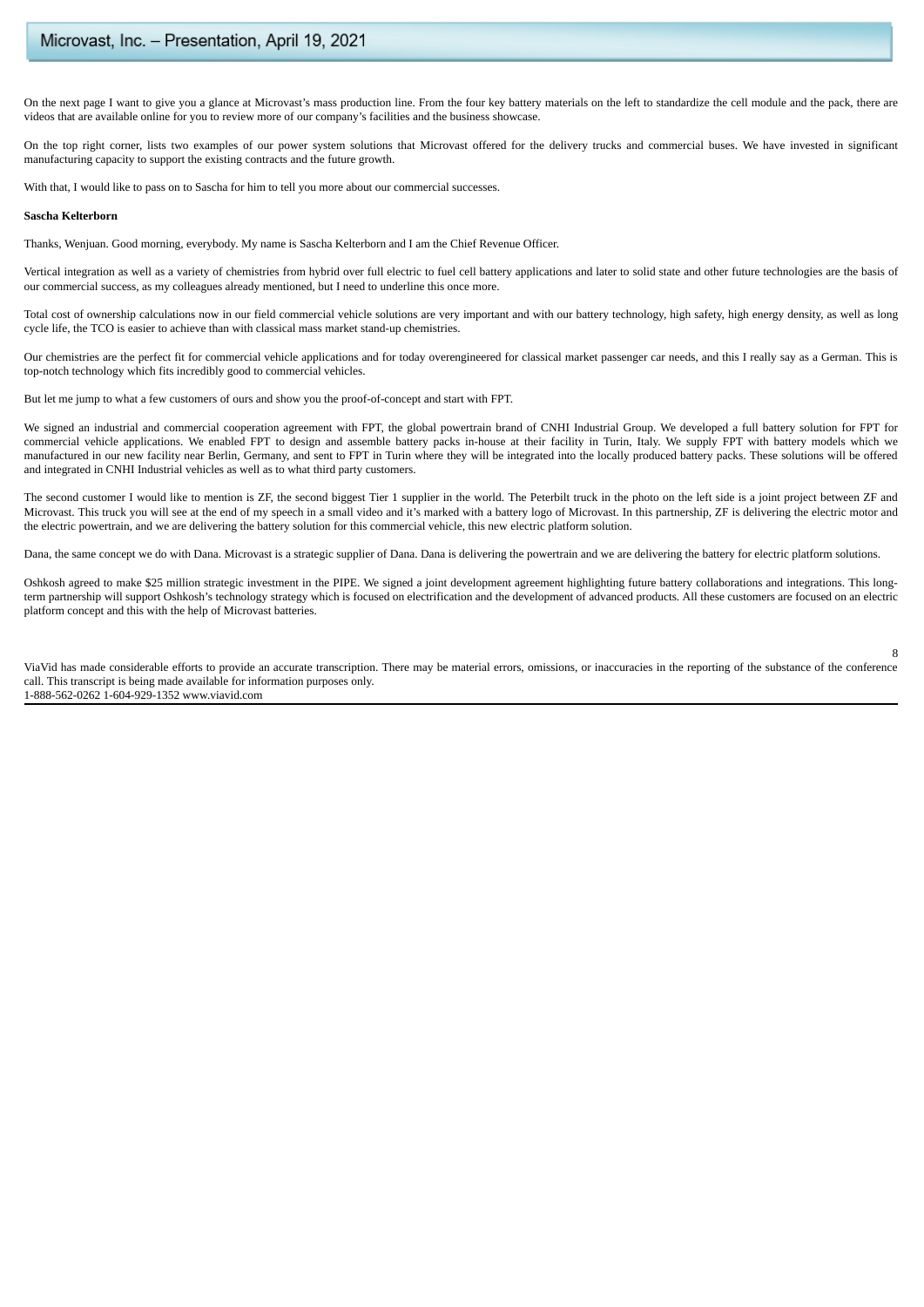Let me mention another one, Cargotec, a port equipment customer. Applications run 24 hours, seven days a week. These are real heavy duty applications and we need a special chemistry for that.

Let me mention two further customers. One is a new one, SAFRA. Microvast was nominated as the battery supplier for the full electric bus, hybrid bus and as well as retrofit bus of this French bus OEM. Under this framework supply agreement, Microvast will supply up to 2000 battery packs over the next three years, starting actually since March 2021. Microvast's battery packs are expected to be certified with ECE R100 by June 2021, so that the vehicle can conform to the ECE regulations. Very important.

To underpin our business plan from the business development side, the big advantage is we are able to supply battery components - separator, full concentration, gradient cathode material. As an example, when car companies go in-house for their cell production this means we still have the business and this is very important to mention here. A solid business plan long run. Microvast can custom design cells, modules and packs based on vehicle designs to optimize performance and black box spaces. This is very important since a lot of electric platform concepts are not any more designed by the OEM itself; they are designed by the tier suppliers today.

The Paris Agreement and the written commitment of the commercial vehicle OEMs to be fossil fuel free in 2040 further underpins our business plan strategy.

The last company I want to mention in my session today is Garcon (phon). With the French company Garcon we are also supporting a new full electric vehicle platform concept with our battery solution. This new concept will be presented to the market within the next eight weeks. I am very, very proud of that as well. Same we do, as mentioned already before, with FPT, ZF and Dana, always powertrain, electric motors are coming from the tier suppliers, battery from Microvast, and Microvast and that tier suppliers are synchronizing it jointly with the aim to have an optimized electric vehicle platform solution available for the market.

Now, we will show you a short video of two electric platform applications from our customer side. I hope you enjoy them. Thanks.

### **(Video presentation)**

# **Shane Smith**

Thank you, Sascha. What I want to show you now is a traditional bottoms-up forecast by customer, by product. Unlike some forecasts you may see, these products assume the ones that we already have in production today, so sometimes when you do these traditional forecasts your sales team may say, "Hey, if I have this great product, I could do a lot with it." We took that variable out and we focused only on the commercial vehicles for this slide.

You can see we had \$5.9 billion worth of opportunities between now and 2025, so then we took a weighted forecast of that with the criteria being 50, 75, 90 and 100. In order to get 100% you had to have a signed contract and we had some 90% options where we have a regular customer that buys from us every year but don't have a long-term contract with them. Then 75 and 50, again, were gauged or sampling and measuring the likelihood of winning. That makes up \$4.1 billion. Of our 100% signed contract between now and 2025 we have about a billion dollars and we expect that to grow. Some of the contracts are longer than the timeframe we measured, so you can see we have \$1.5 billion of signed contract through 2027. This makes up about 25% of signed contract revenue over the next five years.

9

ViaVid has made considerable efforts to provide an accurate transcription. There may be material errors, omissions, or inaccuracies in the reporting of the substance of the conference call. This transcript is being made available for information purposes only. 1-888-562-0262 1-604-929-1352 www.viavid.com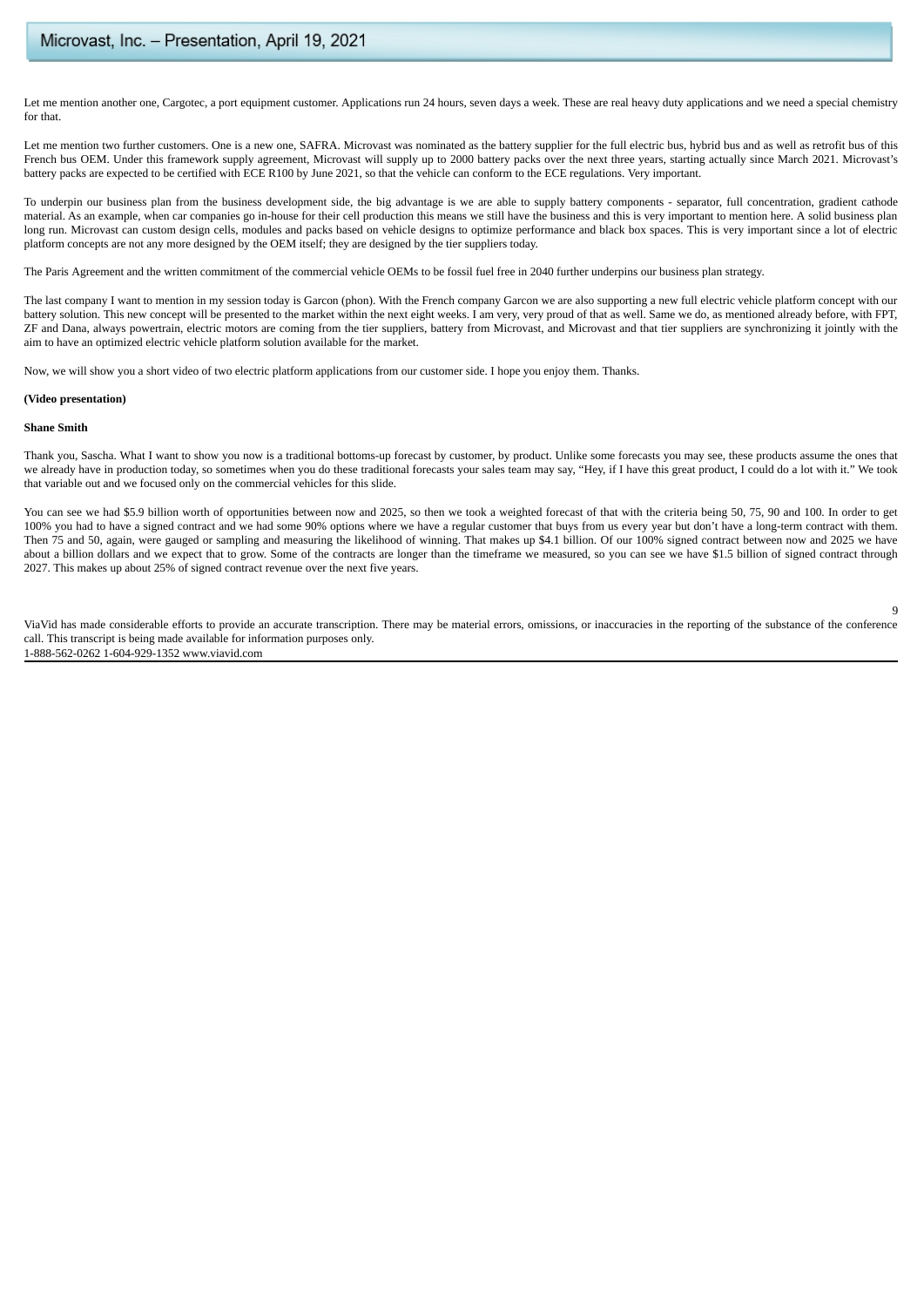Finally, we have a revenue and EBITDA margin by market segment. We took the commercial vehicle that I just showed you on the previous slide. It's here in the blue, keeping the consistent color, for battery components that we have already launched a strategy, we have already engaged with passenger OEMs, R&D underway, product evaluation is going on. We don't forecast revenue until 2023 for the aramid separator, and for the gradient cathode, not until 2025, making sure there's enough design time from R&D to actual getting into high volume product production with our customers.

For energy storage, we're giving us enough runway where we don't assume revenue until 2022.

For EBITDA margin by segment, you can see we have improved EBITDA margin. That's easy to explain as we've highlighted earlier. The one-dimensional cell of low-cost wins in China that we have—this company has experienced over a significant amount of time, the last 18, 24 months have shown that we can get accretive margins through our products because the products are actually tested at a much more stringent level. The specifications are validated. There's a lot of shake, rattle and roll before any kind of judgment is made in terms of award being won. When you win those in the West, they definitely offer significantly more margin than our historical customer base.

In closing, Microvast has established itself as a battery technology innovator with a field proven product portfolio that has been validated by multiple marquis customer wins. As we continue to shift our focus to the Western markets, we see a \$30 billion commercial vehicle market opportunity with only 1.5% of those vehicles electrified today. We see European regulations requiring 100% renewable energy by 2040. We see a potential \$2 trillion U.S. infrastructure plan allocating \$174 million for electric vehicles such as 645,000 federal fleet vehicles, 40,000 diesel transit vehicles and 20% of our school buses. The funding also calls for 500,000 electric vehicle charging stations and tax incentive packages. With so many promising opportunities on the horizon, Microvast is in a providential position to benefit from these significant tailwinds. We believe the electrification revolution is underway and will be an exciting and prosperous ride for many years to come.

## **Stephen Vogel**

Thank you Shane. I want to close by thanking everyone for joining us today. Again, I want to urge Tuscan shareholders as of March 17th to vote FOR the extension amendment. We appreciate your support and look forward to updating the market on our progress.

ViaVid has made considerable efforts to provide an accurate transcription. There may be material errors, omissions, or inaccuracies in the reporting of the substance of the conference call. This transcript is being made available for information purposes only. 1-888-562-0262 1-604-929-1352 www.viavid.com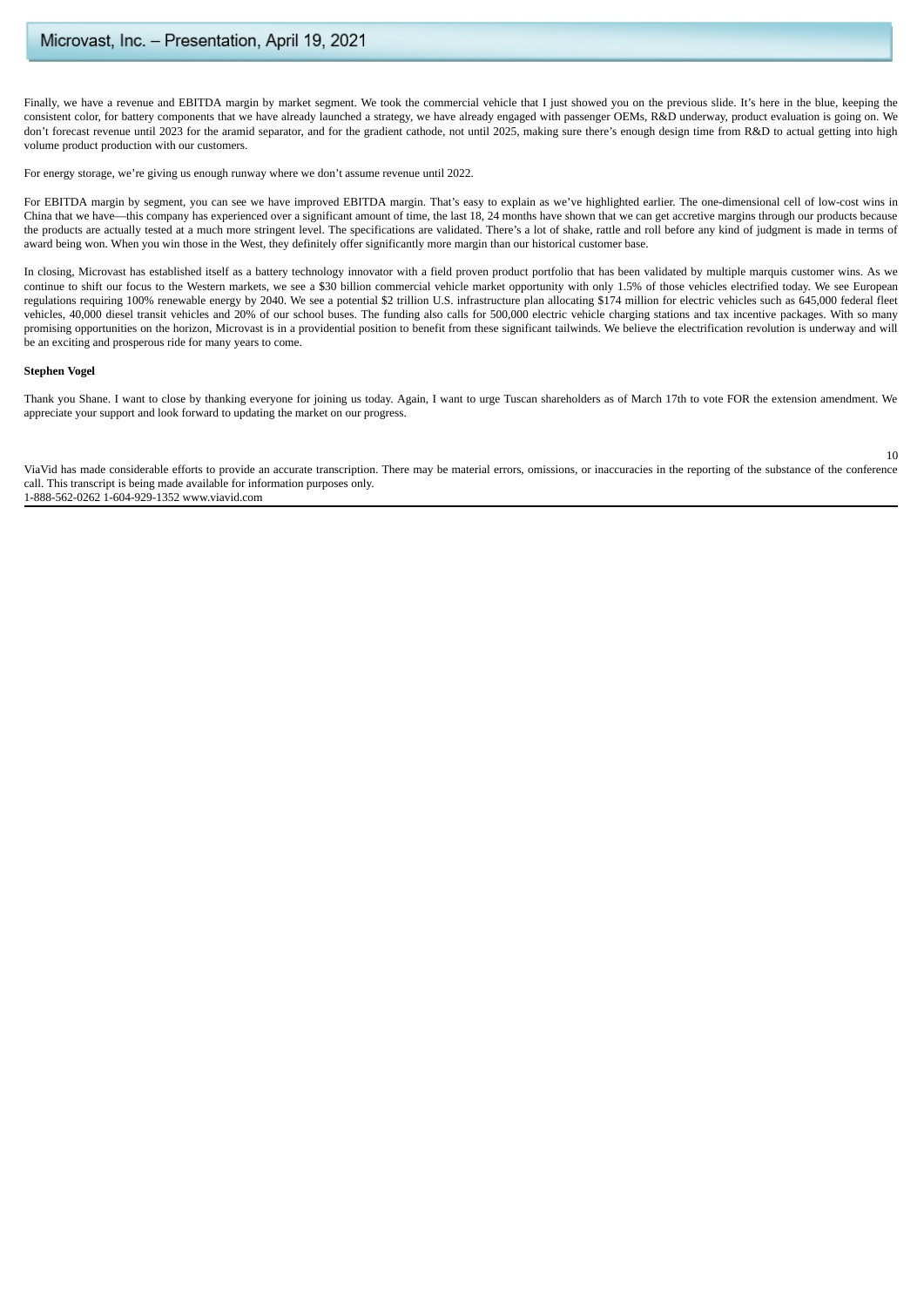#### **Additional Information and Where to Find It**

In connection with the annual meeting of stockholders, Tuscan Holdings Corp., a Delaware corporation ("Tuscan") filed a definitive proxy statement with the SEC on March 24, 2021 ("Annual Meeting Proxy Statement"). Additionally, in connection with the proposed transaction (the "Proposed Transaction") involving Tuscan and Microvast, Inc. a Delaware corporation ("Microvast"), Tuscan intends to file relevant materials with the SEC, including a proxy statement. On February 16, 2021 Tuscan filed a preliminary proxy statement with the SEC relating to the Proposed Transaction (collectively, "Merger Proxy Statement"). This document is not a substitute for the Annual Meeting Proxy Statement or the Merger Proxy Statement. INVESTORS AND SECURITY HOLDERS AND OTHER INTERESTED PARTIES ARE URGED TO READ THE ANNUAL MEETING PROXY STATEMENT FOR MORE INFORMATION ABOUT THE PROPOSALS TO BE BROUGHT BEFORE THE ANNUAL MEETING, TO READ THE MERGER PROXY STATEMENT FOR MORE INFORMATION ABOUT THE PROPOSED TRANSACTION WITH MICROVAST, AND TO READ ANY OTHER RELEVANT DOCUMENTS THAT ARE FILED OR WILL BE FILED WITH THE SEC, AS WELL AS ANY AMENDMENTS OR SUPPLEMENTS TO THESE DOCUMENTS, CAREFULLY AND IN THEIR ENTIRETY WHEN THEY BECOME AVAILABLE. The Annual Meeting Proxy Statement and Merger Proxy Statement and other documents that may be filed with the SEC (when they are available) can be obtained free of charge from the SEC's website at www.sec.gov. These documents (when they are available) can also be obtained free of charge from Tuscan upon written request to Tuscan at Tuscan Holdings Corp., 135 E. 57th St., 17th Floor, New York, NY 10022.

### **No Offer or Solicitation**

This communication is for informational purposes only and is not intended to and shall not constitute a proxy statement or the solicitation of a proxy, consent or authorization with respect to any securities in respect of the Proposed Transaction and shall not constitute an offer to sell or the solicitation of an offer to buy or subscribe for any securities or a solicitation of any vote of approval, nor shall there be any sale, issuance or transfer of securities in any jurisdiction in which such offer, solicitation or sale would be unlawful prior to registration or qualification under the securities laws of any such jurisdiction.

## **Participants in Solicitation**

This communication is not a solicitation of a proxy from any investor or securityholder. However, Tuscan and certain of its directors and executive officers may be deemed to be participants in the solicitation of proxies in connection with the annual meeting of stockholders and Tuscan, Microvast, and certain of their directors and executive officers may be deemed to be participants in the solicitation of proxies in connection with the Proposed Transaction under the rules of the SEC. Information about Tuscan's directors and executive officers and their ownership of Tuscan's securities is set forth in Tuscan's filings with the SEC, including Tuscan's Annual Report on Form 10-K for the fiscal year ended December 31, 2020, which was filed with the SEC on March 25, 2021. To the extent that holdings of Tuscan's securities have changed since the amounts included in Tuscan's Annual Report, such changes have been or will be reflected on Statements of Change in Ownership on Form 4 filed with the SEC. Additional information regarding the participants is also included in the preliminary proxy statement filed on February 16, 2021 and will be included in the definitive proxy statement, when it becomes available. When available, these documents can be obtained free of charge from the sources indicated above. Additional informaiton is also included in the definitive proxy statement which was filed with the SEC on March 24, 2021 and mailed to Tuscan's stockholders on or about March 25, 2021.